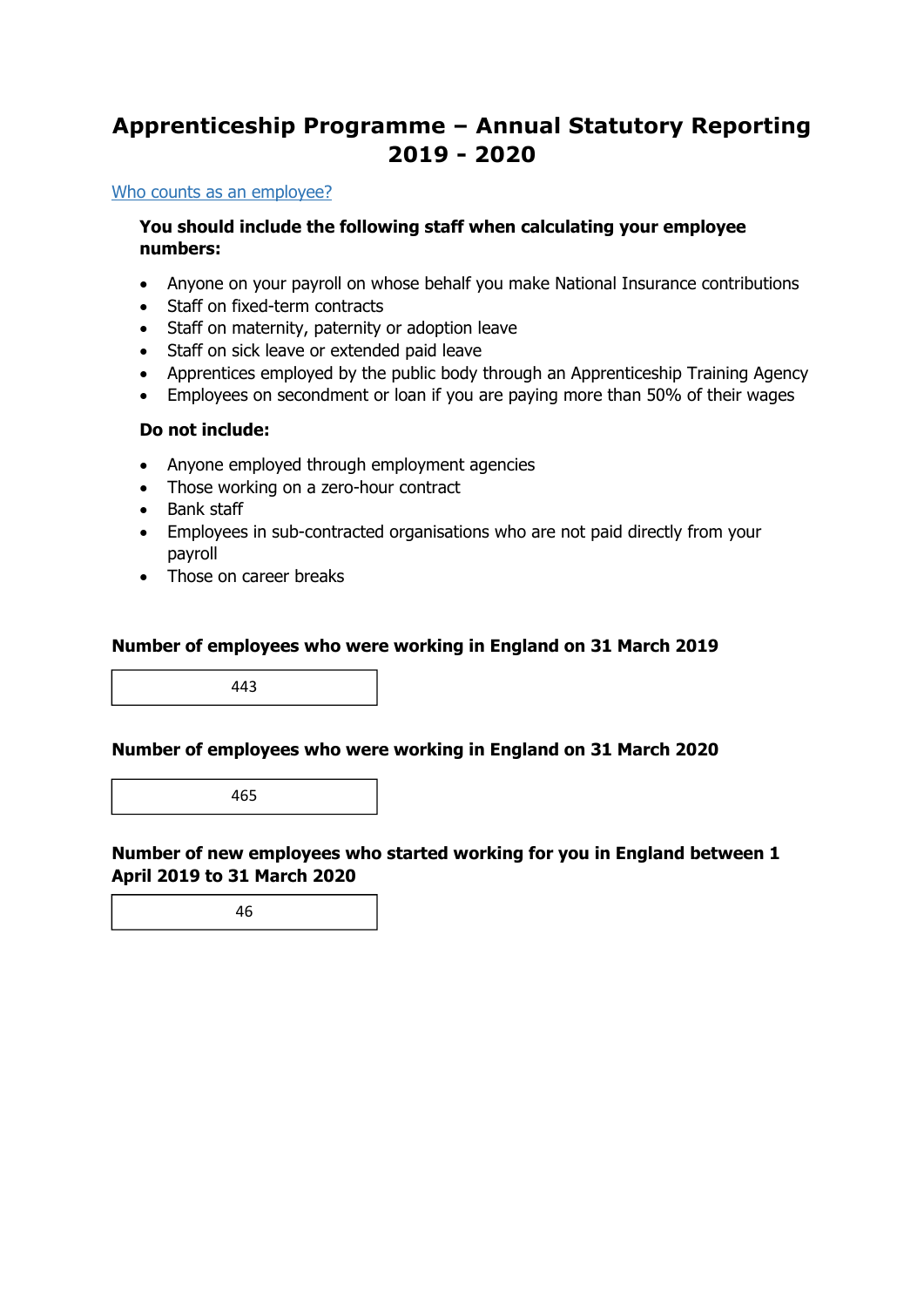## **Your apprentices**

#### Who counts as an apprentice?

#### **You should include the following staff when calculating your apprentice numbers:**

 Anyone doing an approved English apprenticeship framework or standard with an apprenticeship agreement in place

#### **Number of apprentices who were working in England on 31 March 2019**

45

#### **Number of apprentices who were working in England on 31 March 2020**

30

#### **Number of new apprentices in England whose apprenticeship agreements started in between 1 April 2019 to 31 March 2020**

**This includes both new hires and existing employees who started an apprenticeship** 

4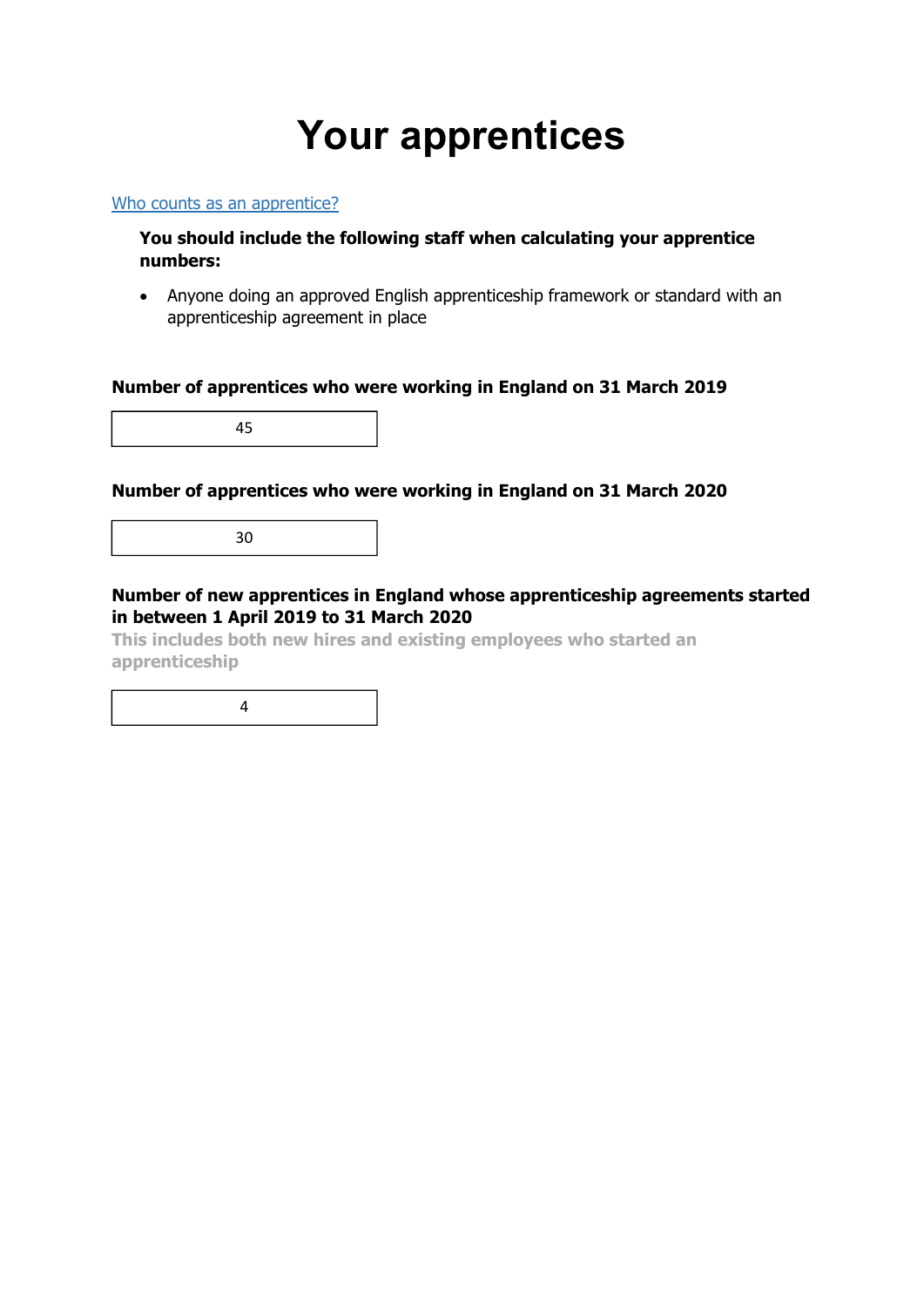# **Your full-time equivalents (optional)**

#### How to calculate your full-time equivalent numbers

Firstly, work out the number of weekly hours each part-time employee is contracted to work divided t by your organisation's standard full-time working week. For example, 10 hours divided by 37 hours equated to 0.27 full-time equivalents.

Then add your full-time employee numbers to come up with a total number of full-time equivalents. Round your total to the nearest whole number.

#### **Number of full-time equivalents (optional)**

468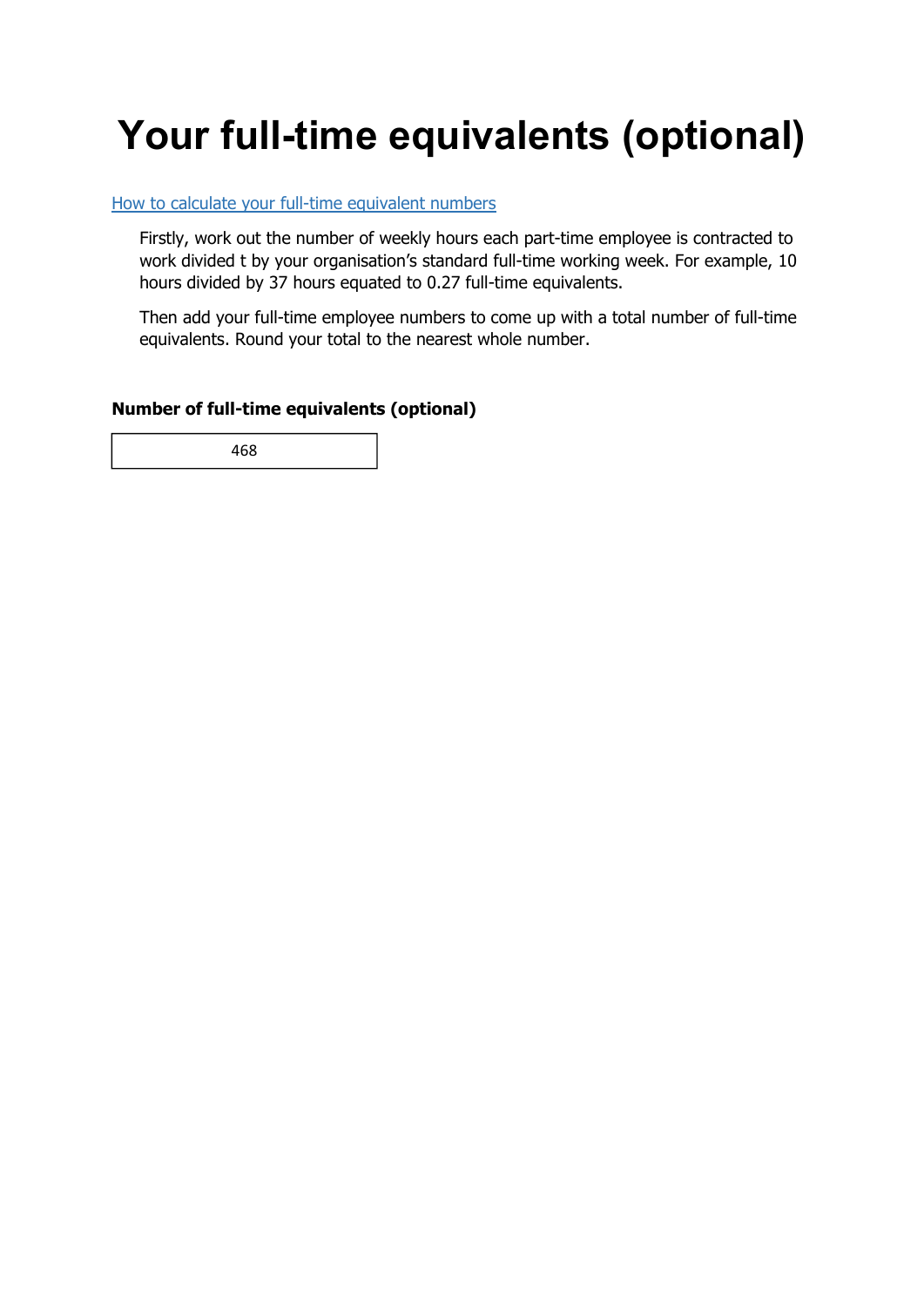### **Outline any actions you have taken to help you progress towards meeting the public sector target**

Support services apprentices are being recruited predominantly through the Business and Administration standards with one other being within the finance sector. We have been working hard to transform enrolment of our operational firefighters. As an organisation we have moved away from our previous Apprentice Training Agency (ATA) model and have decided to employ directly and appoint a separate training provider. This has enabled the organisation to utilise its levy and all new starters to benefit from local terms and conditions and national pay rates which will enable us to employ the right candidate from a larger range of applicants.

The appointment of an apprentice development officer has given the organisation dedicated support for all of its apprentices. This role will also assist the organisation in future attraction pieces for both operational and support roles.

Two members of the current workforce were enrolled onto apprenticeships at various levels during this reporting period, to develop their professional leadership skills and as part of the Authority's strategy for the retention and upskilling of existing staff and to develop future leaders. This also helps to profile, embed and mentor apprenticeship programmes within the organisation.

Various staff have supported the development of apprenticeship standards with their area of competence by providing representation on trailblazer groups.

The Authority continues its pledge to the Apprenticeship Diversity Champions Network (ADCN). Information, guidance and resources from this network is being used in the attraction, engagement and recruitment of apprentices.

Various apprentices have volunteered to work with external bodies i.e. The Young Apprentice Ambassador Network and the Institute of Apprentices and Technical Education, This allows them to promote apprenticeships both locally and nationally, through seminars and also social media.

The Authority has had representation at WorldSkillsUK live at the NEC which was led by the National Fire Chiefs Council (NFCC) and a collaboration of other national fire and rescue services. We also had a stand at the National Apprenticeship show at the MK Arena. Both of these enabling our service to encourage individuals from a vast demographic, and to help shape the future generation.

Commissioning of an advertising campaign to target all demographics within our targeted area. This was achieved by social media and digital advertising. We also utilised our internal expertise to advertise through our own website, people strategy and social media.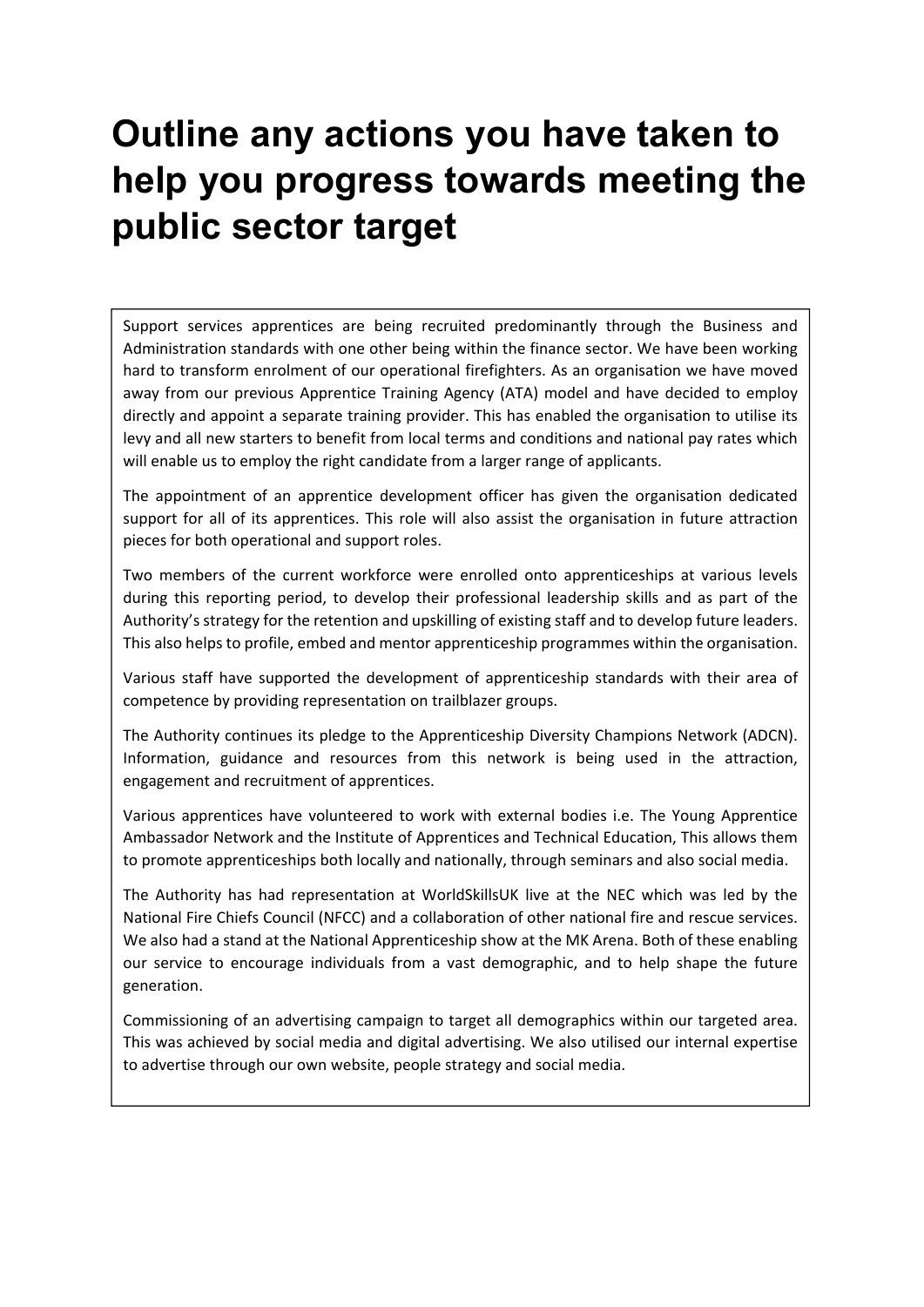### **Tell us about any challenges you have faced in your efforts to meet the target**

Funding bands: The FRS sector accepted lower than required funding bands for the Operational Firefighter, Business Fire Safety Advisor and Community Safety Advisor trailblazer standards, to ensure that these standards were in place for the start of Year 2 of the Apprenticeship Levy (April 2018)

The lack of registered training providers available locally for Business Fire Safety Apprentices and Community Safety Advisors has made it unable for us to utilise these apprenticeship Standards.

Some training providers only wanting to take on cohorts of apprentices and not being able tailor their delivery to meet the requirements of only one apprentice i.e. project management and learning and development level five.

The perception of being an apprentice as being a low age, low wage position. Adverts relating positions as being young school leavers and sometimes not for the wider audience.

The lack of availability of the training provider courses for our operational firefighters based around our own workforce planning

The service is better placed than it was last year due to having taken a cohort of operational firefighters through end point assessment. We have been able to gain from this experience and by having regular engagement with awarding bodies through the NFCC Apprenticeship forum and being involved in the Operational Firefighter Apprenticeship standard review. This has allowed us to enable our apprentices with a more round appreciation of this process which will better equip the organisation in the future.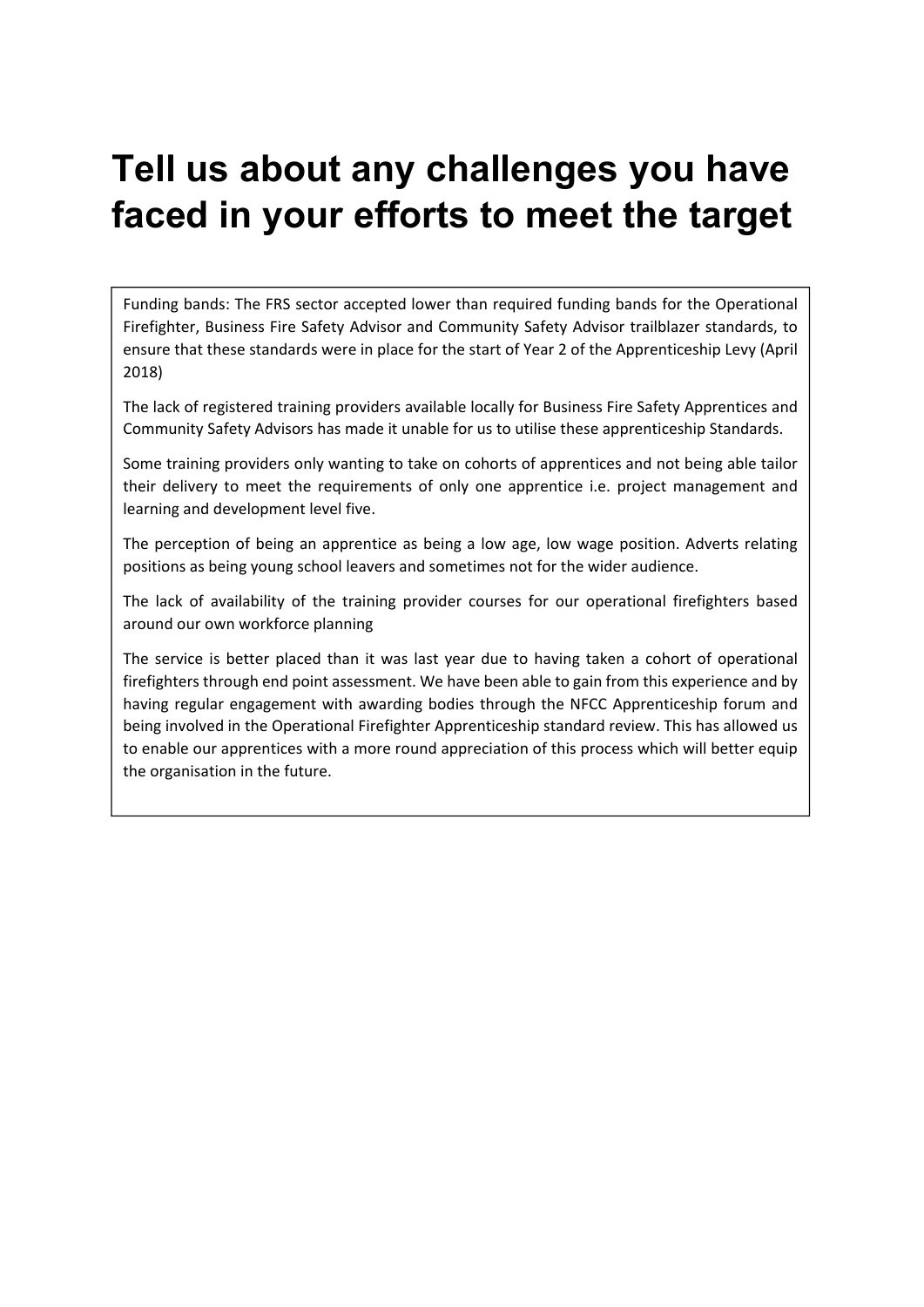### **How are you planning to ensure you meet the target in future?**

NFCC Workforce Committee has set up an Apprenticeships Board to reinforce profile, and to optimise resources to best support FRS's to deliver their plans. The Authority has representation on this committee to ensure our local proposition aligns National developments.

Continuing to work with Emergency Services to deliver joint trailblazers and identify further opportunities for collaboration.

Continuation of the Authority's strategic workforce planning, where apprentices are an integral element of a blended approach to resourcing. This also involves developing career pathways for upskilling existing staff based on the FRS leadership framework.

Continuing to support apprenticeship trailblazers for sector-relevant standards by providing resources and subject matter experts to the trailblazer groups.

Continued membership of the Apprenticeship Diversity Champions Network, improving networking opportunities, and learning from other members and organisations about ways in which we could improve the diversity of our apprentices and, therefore, our workforce.

Optimising the use of national resources to promote apprenticeship careers.

Building relationships with local training providers and other FRS's to develop new opportunities for new starters and existing members of staff to promote and deliver best practice.

Reviewing Apprenticeship options for On‐Call employees and how they can meet the apprenticeship criteria to helping us attract and retaining On‐Call FF's.

Promotion of our apprenticeship programmes through National Apprentice week, social media campaigns and local events to attract our apprentices of the future, this will also help break down previous challenges and myths. Continuation of frequent "have a go days" to promote the operational firefighter role to include the targeting of specific groups. Utilising our station crews to champion apprenticeship programmes throughout the service when they carry out visits to include engagement sessions with local colleges that run emergency services courses.